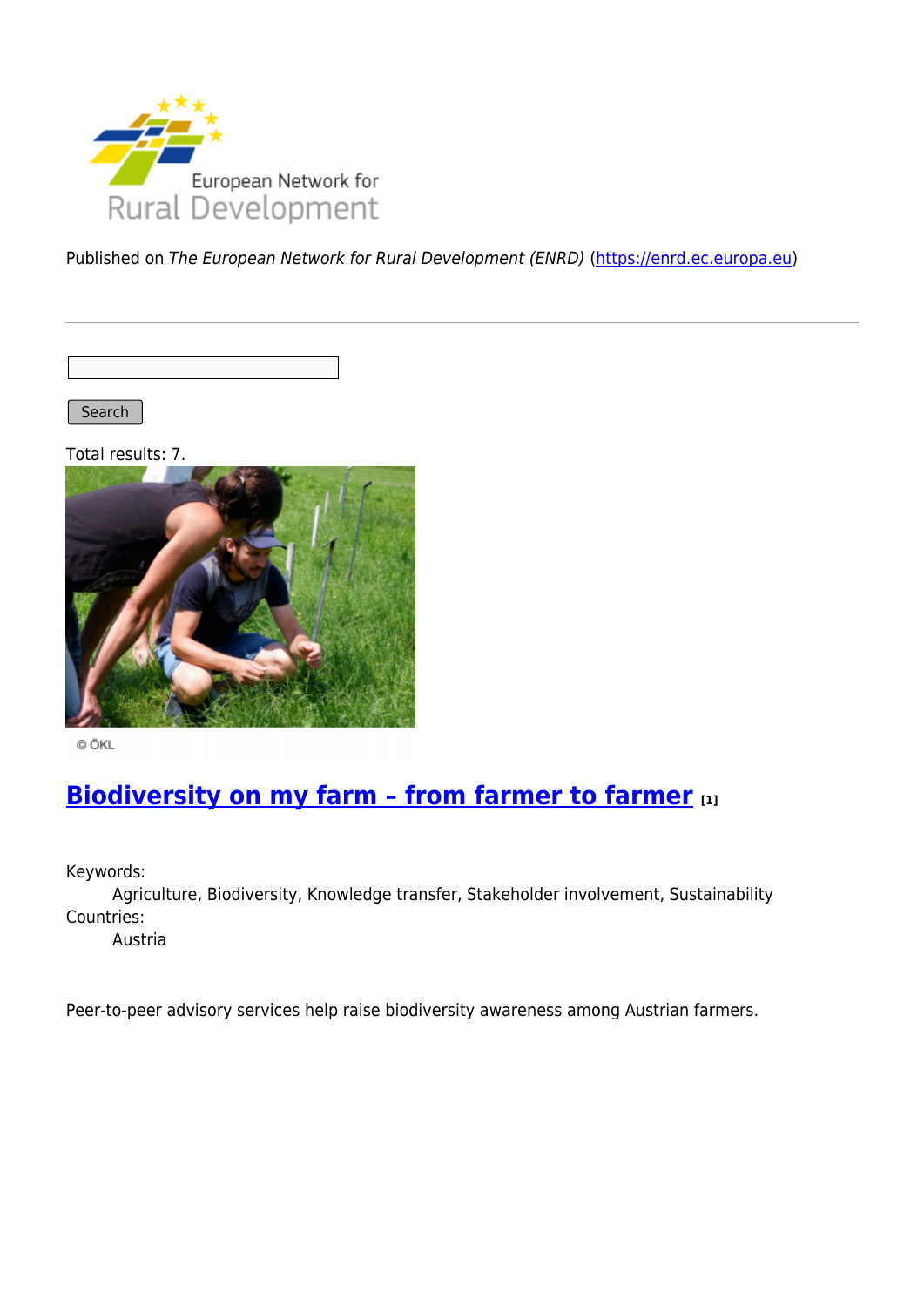

# **['MaasDigiboksi' - Rural transport and mobility](https://enrd.ec.europa.eu/projects-practice/maasdigiboksi-rural-transport-and-mobility_en) [2]**

Keywords:

Information & promotion activities, Knowledge transfer, Rural services, Sustainability Countries:

Finland

Mobilising rural awareness in Finland about sustainable transport opportunities



#### **[The use of renewable energy to improve air quality](https://enrd.ec.europa.eu/projects-practice/use-renewable-energy-improve-air-quality_en) [3]**

Keywords:

Education & lifelong learning, Energy efficiency, Environmental protection, Information & promotion activities, Rural services, Sustainability, Vocational training & skills acquisition Countries:

Poland

A project that promotes the use of renewable energy to improve air quality through training and awareness raising.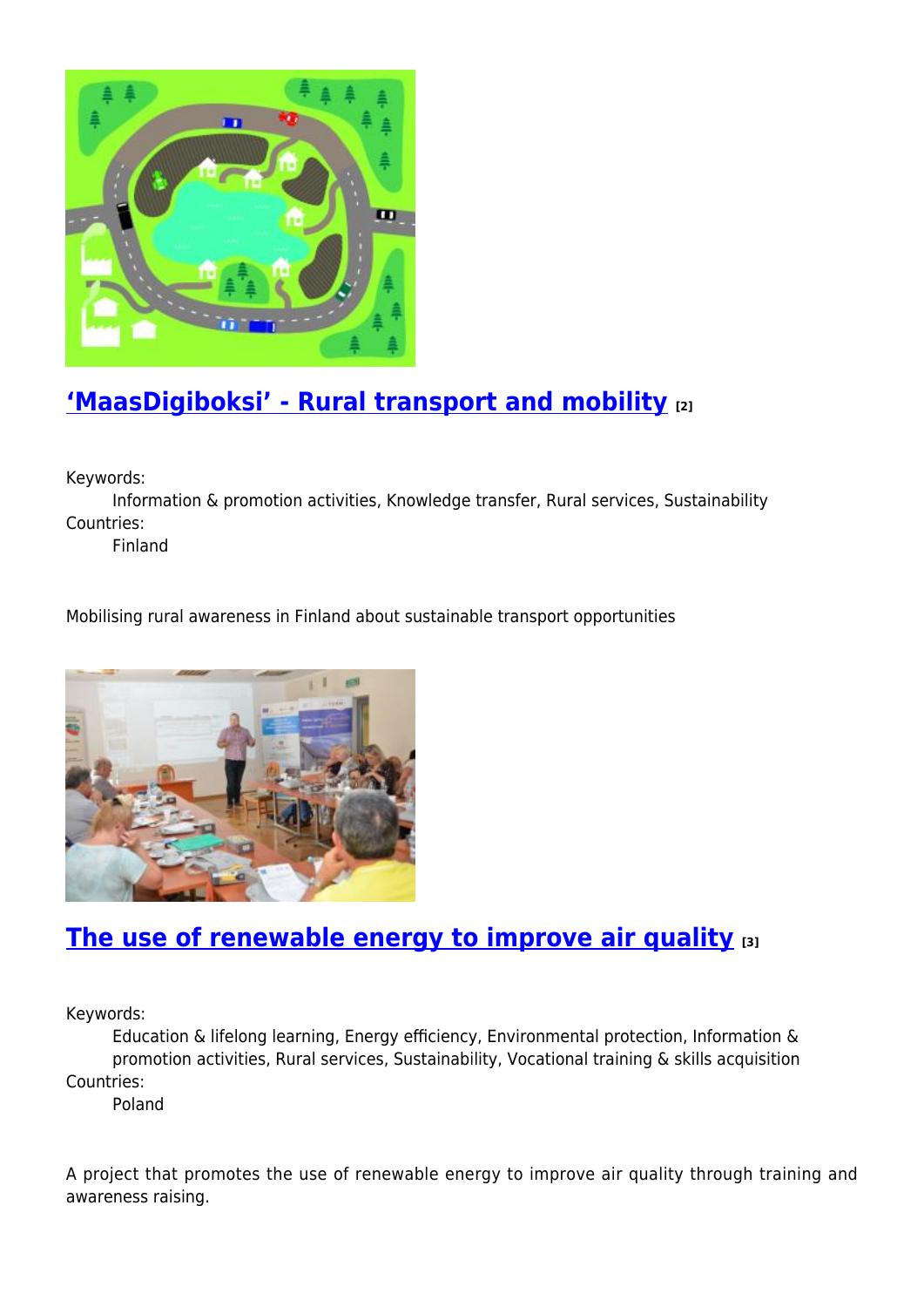

### **[Kulota - Controlled forest burning](https://enrd.ec.europa.eu/projects-practice/kulota-controlled-forest-burning_en) [4]**

Keywords:

Advisory services, Environmental sustainability, Forestry, Information & promotion activities, Nature conservation, Sustainability

Countries:

Finland

Reintroducing the traditional practice of controlled forest burning, as means to promote biodiversity and create new business opportunities in the forestry sector.



## **[Web based education for farmers in Austria](https://enrd.ec.europa.eu/projects-practice/web-based-education-farmers-austria_en) [5]**

Keywords:

Advisory services, Agriculture, Education & lifelong learning, Environmental protection, Farm restructuring/modernisation, Knowledge transfer Countries:

Austria

An educational institution for farmers in Austria used RDP support to develop a training programme using digital, web-based technologies and applications.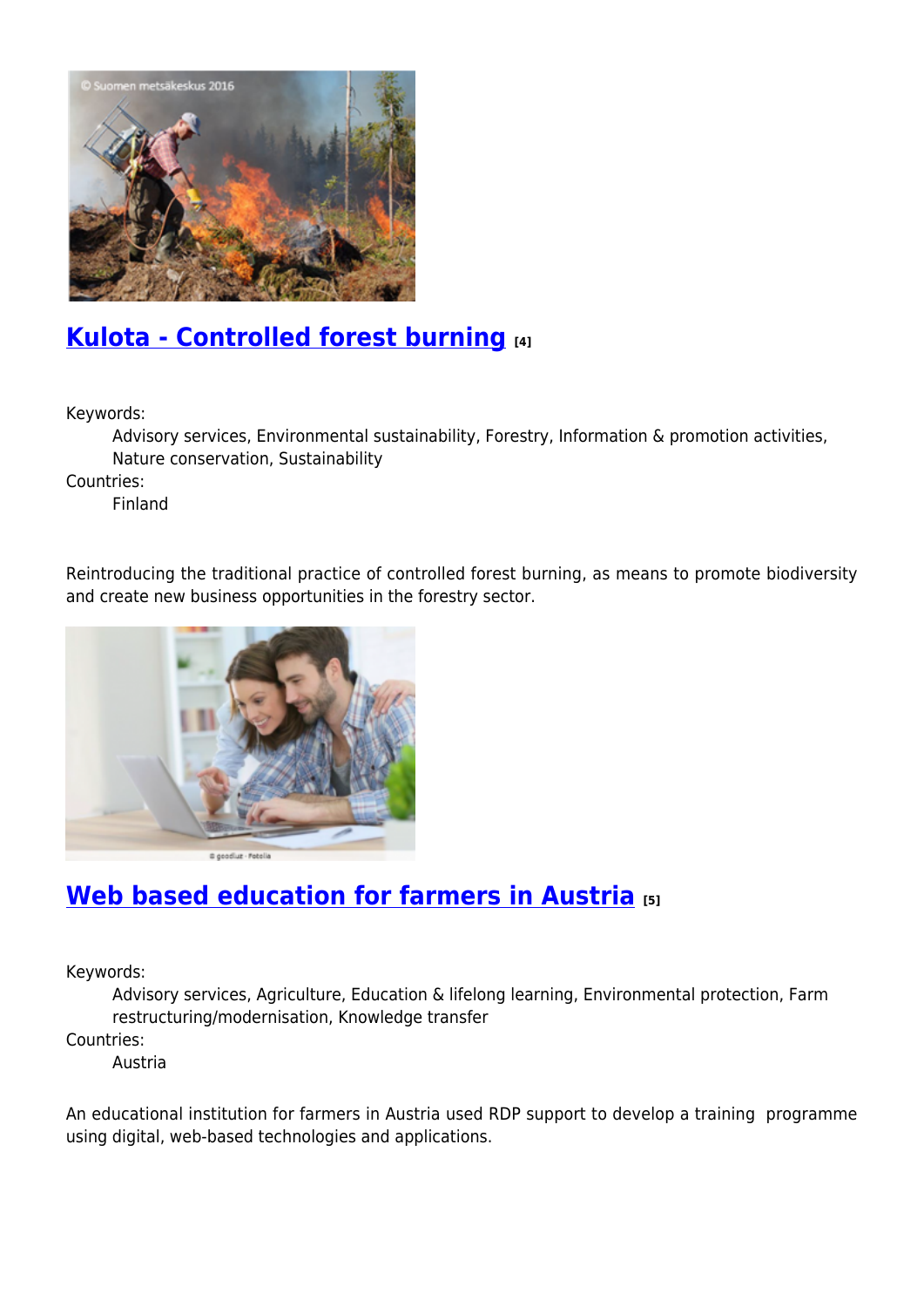

# **[GIS-ELA - Geo Information Systems for the Austrian](https://enrd.ec.europa.eu/projects-practice/gis-ela-geo-information-systems-austrian-agriculture_en) [Agriculture](https://enrd.ec.europa.eu/projects-practice/gis-ela-geo-information-systems-austrian-agriculture_en) [6]**

Keywords: Agriculture, Digitisation Countries: Austria

Precision farming has great economic and environmental potentials and a project was set up to promote its use in the Austrian context.



#### **[Mein Hof, Mein Weg - My Farm, My Way](https://enrd.ec.europa.eu/projects-practice/mein-hof-mein-weg-my-farm-my-way_en) [7]**

Keywords: Agriculture, Competitiveness, Innovation, Networking Countries: Austria

"My Farm, My Way" is a web platform that allows farmers to exchange ideas and innovative practices and get to learn from each other.